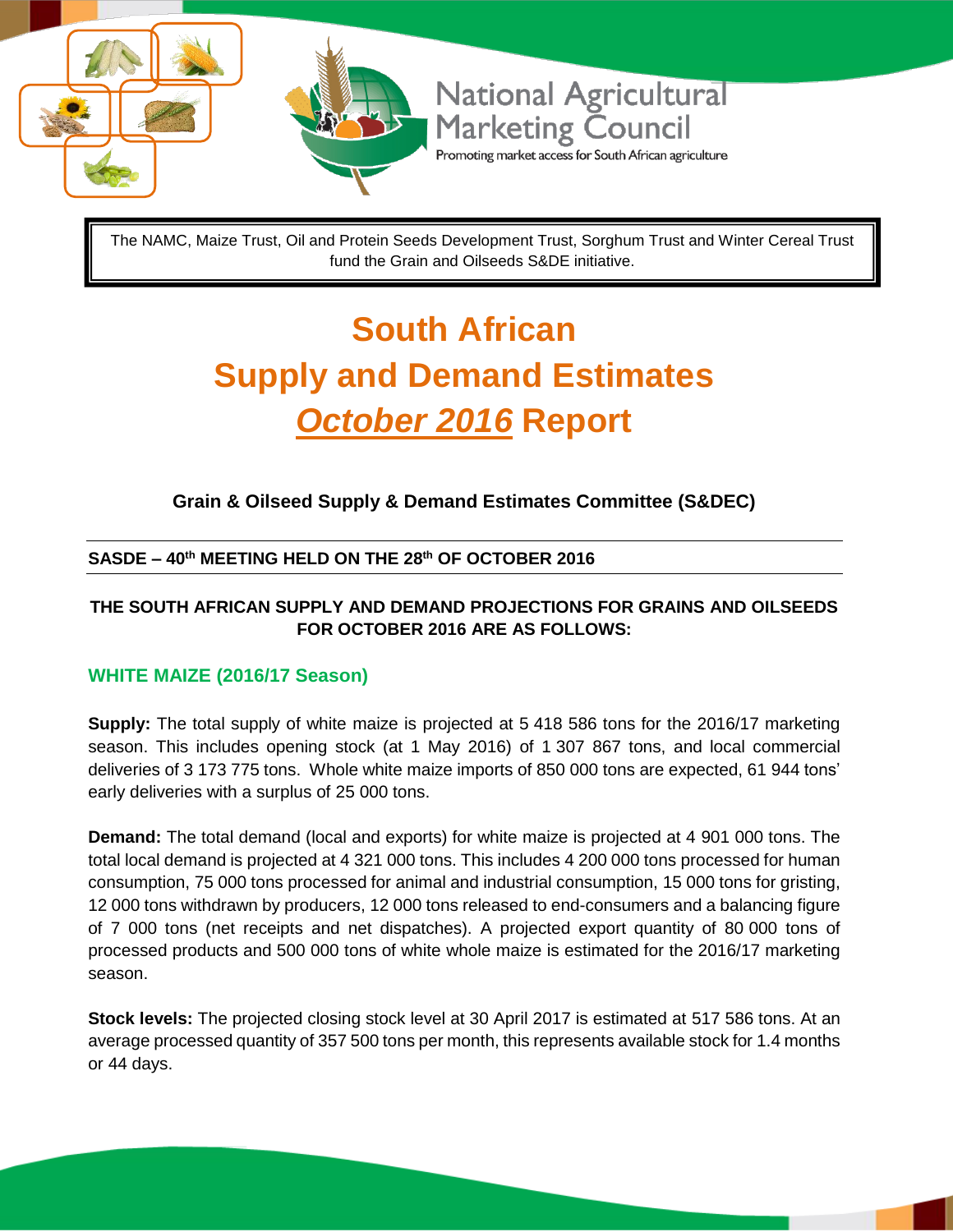#### **YELLOW MAIZE (2016/17 Season)**

**Supply:** The total supply of yellow maize is projected at 6 971 345 tons for the 2016/17 marketing season. This includes opening stock (at 1 May 2016) of 1 163 200 tons, and local commercial deliveries of 3 933 100 tons. Yellow maize imports of 1 850 000 tons are expected, 45 tons of early deliveries with a surplus of 25 000 tons.

**Demand:** The total demand (local and exports) for yellow maize is projected at 6 352 000 tons. The total local demand is projected at 5 992 000 tons. This includes 610 000 tons processed for human consumption, 5 100 000 tons processed for animal and industrial consumption, 12 000 tons for gristing, 80 000 tons withdrawn by producers, 160 000 tons released to end-consumers and a balancing figure of 30 000 tons (net receipts and net dispatches). A projected export quantity of 100 000 tons of processed products and 260 000 tons of yellow whole maize is estimated for the 2016/17 marketing season.

**Stock levels:** The projected closing stock level at 30 April 2017 is estimated at 619 345 tons. At an average processed quantity of 476 833 tons per month, this represents available stock for 1.3 months or 40 days.

#### **TOTAL MAIZE (2016/17 Season)**

**Supply:** The total supply of maize is projected at 12 389 931 tons for the 2016/17 marketing season. This includes opening stock (at 1 May 2016) of 2 471 067 tons, and local commercial deliveries of 7 106 875 tons. Whole maize imports of 2 700 000 tons are expected, early deliveries of 61 989 tons with a surplus of 50 000 tons.

**Demand:** The total demand (local and exports) for maize is projected at 11 253 000 tons. The total local demand is projected at 10 313 000 tons. This includes 4 810 000 tons processed for human consumption, 5 175 000 tons processed for animal and industrial consumption, 27 000 tons for gristing, 92 000 tons withdrawn by producers, 172 000 tons released to end-consumers and a balancing figure of 37 000 tons (net receipts and net dispatches). A projected export quantity of 180 000 tons of processed products and 760 000 tons of total whole maize is estimated for the 2016/17 marketing season.

**Stock levels:** The projected closing stock level at 30 April 2017 is estimated at 1 136 931 tons. At an average processed quantity of 834 333 tons per month, this represents available stock for 1.4 months or 41 days.

*See Appendix 1 for detailed S&D table. An explanation of terms and calculations is available on the NAMC website [\(http://www.namc.co.za\)](http://www.namc.co.za/).*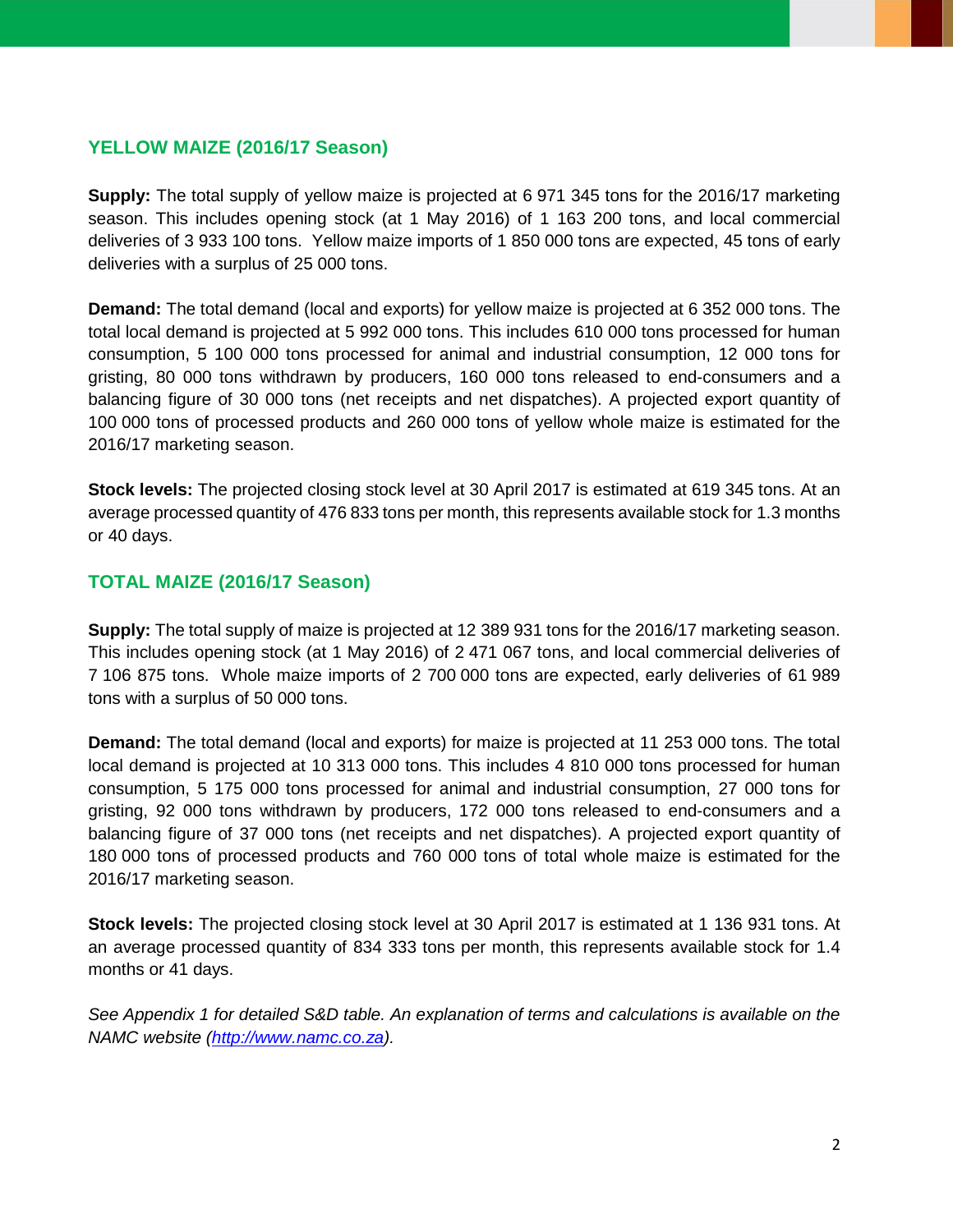#### **SWEET SORGHUM (2016/17 Season)**

**Supply:** The total supply of sorghum is projected at 190 245 tons for the 2016/17 marketing season. This includes an opening stock (at 1 March 2016) of 57 445 tons, local commercial deliveries of 52 800 tons, 80 000 tons' sorghum imports and no sorghum surplus.

**Demand:** The total demand (local and exports) for sorghum is projected at 153 100 tons. This includes 400 tons for indoor malting, 26 000 tons for floor malting, 100 000 tons for meal, rice and grits, 6 900 tons for feed, 500 tons withdrawn by producers, 2 000 tons released to end consumers, a balancing figure of 300 tons (net receipts and net dispatches) and a deficit 4 000 tons. A projected export quantity of 13 000 tons of sorghum is estimated for the 2016/17 marketing season.

**Stock levels:** The projected closing stock level at 28 February 2017 is estimated at 37 145 tons. At an average processed quantity of 11 108 tons per month, this represents available stock for 3.3 months or 102 days.

#### **BITTER SORGHUM (2016/17 Season)**

**Supply:** The total supply of sorghum is projected at 44 547 tons for the 2016/17 marketing season. This includes an opening stock (at 1 March 2016) of 25 697 tons, local commercial deliveries of 18 850 tons, no sorghum imports and a no surplus.

**Demand:** The total demand (local and exports) for sorghum is projected at 43 300 tons. This includes 10 500 tons for indoor malting, 23 000 tons for floor malting, 600 tons for meal, rice and grits, 2 600 tons for feed, 1 000 tons withdrawn by producers, 500 tons released to end consumers, a balancing figure of 100 tons (net receipts and net dispatches) and a deficit of 1 000 tons. A projected export quantity of 4 000 tons of sorghum is estimated for the 2016/17 marketing season.

**Stock levels:** The projected closing stock level at 28 February 2017 is estimated at 1 247 tons. At an average processed quantity of 3 058 tons per month, this represents available stock for 0.4 months or 12 days.

#### **TOTAL SORGHUM (2016/17 Season)**

**Supply:** The total supply of sorghum is projected at 234 792 tons for the 2016/17 marketing season. This includes an opening stock (at 1 March 2016) of 83 142 tons, local commercial deliveries of 71 650 tons, 80 000 tons' sorghum imports and no sorghum surplus.

**Demand:** The total demand (local and exports) for sorghum is projected at 196 400 tons. This includes 10 900 tons for indoor malting, 49 000 tons for floor malting, 100 600 tons for meal, rice and grits, 9 500 tons for feed, 1 500 tons withdrawn by producers, 2 500 tons released to end consumers, a balancing figure of 400 tons (net receipts and net dispatches) and a deficit of 5 000 tons. A projected export quantity of 17 000 tons of sorghum is estimated for the 2016/17 marketing season.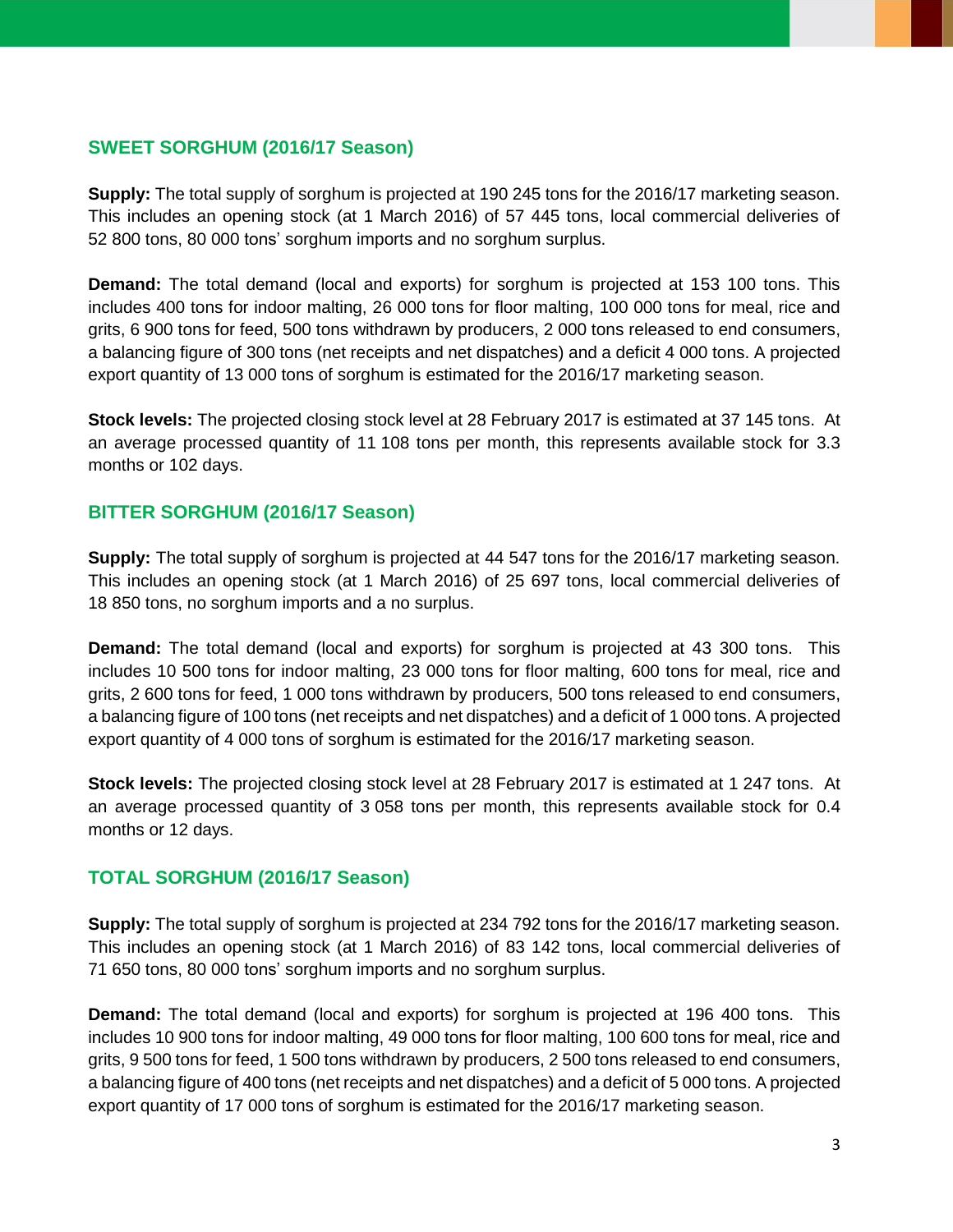**Stock levels:** The projected closing stock level at 28 February 2017 is estimated at 38 392 tons. At an average processed quantity of 14 167 tons per month, this represents available stock for 2.7 months or 82 days.

*See Appendix 2 for detailed S&D table.*

#### **WHEAT (2016/17 Season)**

**Supply:** The total supply of wheat is projected at 4 034 081 tons for the 2016/17 marketing season. This includes an opening stock (at 1 October 2016) of 832 101 tons, local commercial deliveries of 1 695 980 tons, whole wheat imports of 1 500 000 tons and a surplus of 6 000 tons.

**Demand:** The total demand (local and exports) for wheat is projected at 3 307 300 tons. This includes 3 150 000 tons processed for human consumption, 3 000 tons processed for animal consumption, 2 500 tons withdrawn by producers, 2 800 tons released to end consumers, 19 000 tons projected seed for planting and a balancing figure of 15 000 tons (net receipts and net dispatches). A projected export quantity of 15 000 tons of processed products and 100 000 tons of whole wheat is estimated for the 2016/17 marketing season.

**Stock levels:** The projected closing stock level at 30 September 2017 is estimated at 726 781 tons. At an average processed quantity of 262 750 tons per month, this represents available stock for 2.8 months or 84 days.

*See Appendix 3 for detailed S&D table.*

#### **SUNFLOWER SEED (2016/17 Season)**

**Supply:** The total supply of sunflower seed is projected at 840 867 tons for the 2016/17 marketing season. This includes an opening stock (at 1 March 2016) of 45 867 tons, local commercial deliveries of 755 000 tons, sunflower seed imports of 35 000 tons and a surplus of 5 000 tons.

**Demand**: The total demand (local and exports) for sunflower seed is projected at 761 700 tons. This includes 900 tons processed for human consumption, 12 000 tons processed for animal consumption, 740 000 tons for crush for oil and oilcake, 1 500 tons withdrawn by producers, 3 000 tons released to end consumers, 3 100 tons' seed for planting purposes and a balancing figure of 1 000 tons (net receipts and net dispatches). A quantity of 200 tons is projected for exports for the 2016/17 marketing season.

**Stock levels:** The projected closing stock level at 28 February 2017 is estimated at 79 167 tons. At an average processed quantity of 62 742 tons per month, this represents available stock for 1.3 months or 38 days.

*See Appendix 4 for detailed S&D table.*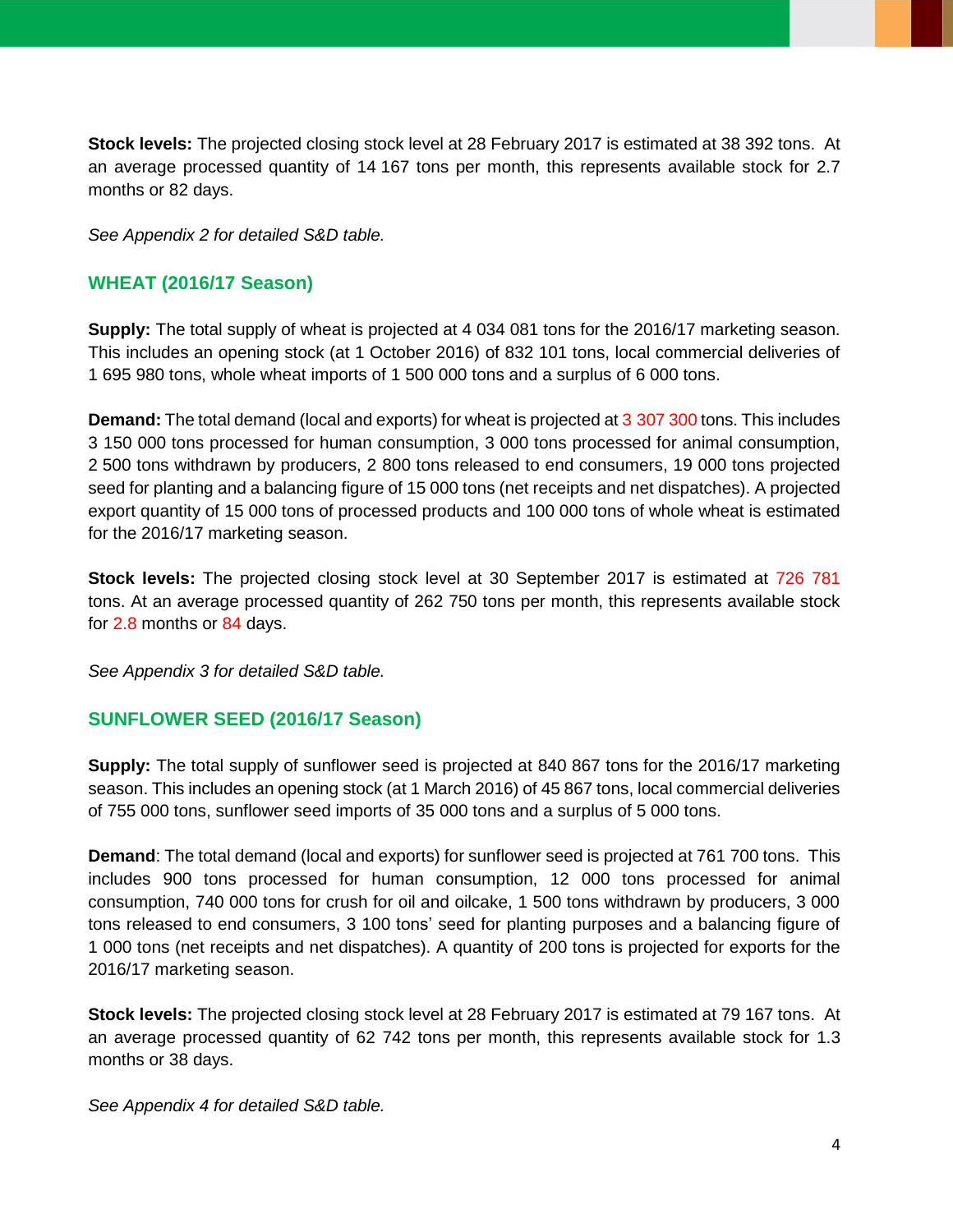#### **SOYBEANS (2016/17 Season)**

**Supply:** The total supply of soybeans is projected at 1 104 678 tons for the 2016/17 marketing season. This includes an opening stock (at 1 March 2016) of 89 128 tons, local commercial deliveries of 709 550 tons, soybeans imports of 300 000 tons and a surplus of 6 000 tons.

**Demand**: The total demand (local and exports) for soybeans is projected at 1 029 500 tons. This includes 25 000 tons processed for human consumption, 105 000 tons processed for animal (full fat) consumption, 880 000 tons for crush for oil and oilcake, 2 000 tons withdrawn by producers, 2 500 tons released to end consumers, 7 000 tons' seed for planting, and a balancing figure of 1 500 tons (net receipts and net dispatches). A projected export quantity of 6 500 tons' soybeans are estimated for the 2016/17 marketing season.

**Stock levels:** The projected closing stock level at 28 February 2017 is estimated at 75 178 tons. At an average processed quantity of 84 167 tons per month, this represents available stock for 0.9 months or 27 days.

*See Appendix 5 for detailed S&D table.*

**PLEASE NOTE THAT THE NOVEMBER 2016 SASDE REPORT WILL BE RELEASED ON 29 NOVEMBER 2016**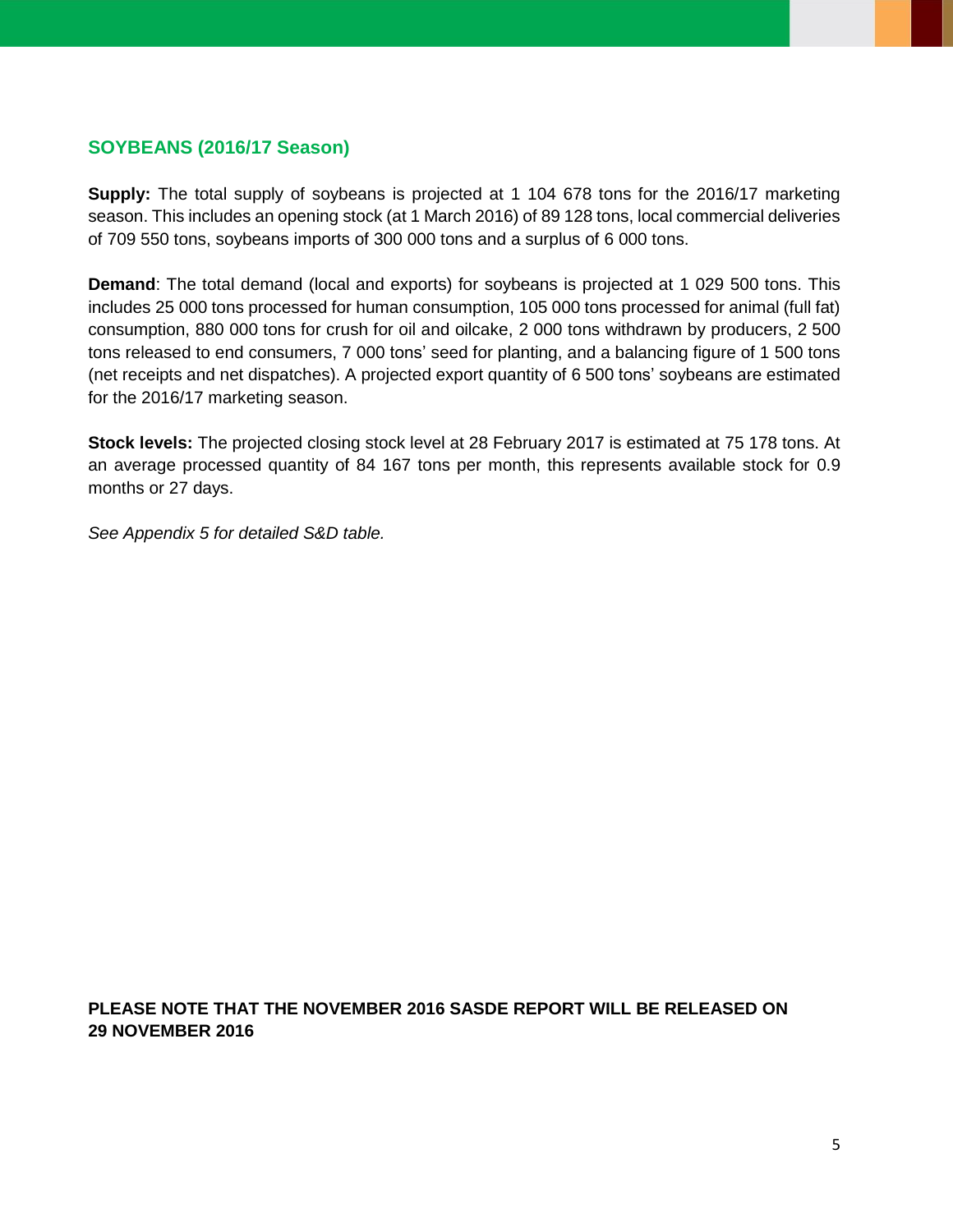## **Appendix 1: Detailed S & D table for White, Yellow and Total Maize October 2016**

|   |                                                             | White<br><b>Maize</b>        | <b>White</b><br><b>Maize</b> | Yellow<br><b>Maize</b>       | Yellow<br><b>Maize</b>    | <b>Total Maize</b>           | <b>Total Maize</b>        |
|---|-------------------------------------------------------------|------------------------------|------------------------------|------------------------------|---------------------------|------------------------------|---------------------------|
|   | <b>Marketing season</b>                                     | <b>Actual for</b><br>2015/16 | Projection<br>for 2016/17    | <b>Actual for</b><br>2015/16 | Projection<br>for 2016/17 | <b>Actual for</b><br>2015/16 | Projection<br>for 2016/17 |
|   |                                                             | tons                         | tons                         | tons                         | tons                      | tons                         | tons                      |
|   | <b>CEC</b> (Crop Estimate)                                  | 4735000                      | 3 253 775                    | 5 220 000                    | 4 283 100                 | 9 955 000                    | 7 536 875                 |
| 2 | CEC (Retention)                                             | 0                            | 80 000                       | 0                            | 350 000                   | 0                            | 430 000                   |
| 3 | Min: Early deliveries for current<br>season (March + April) | 0                            | 288 056                      | 0                            | 449 955                   | 0                            | 738 011                   |
| 4 | Plus: Early deliveries for next<br>season (March + April)   | $\overline{0}$               | 350 000                      | $\overline{0}$               | 450 000                   | 0                            | 800 000                   |
| 5 | Available for the commercial<br>market                      | 4735000                      | 3 235 719                    | 5 220 000                    | 3 933 145                 | 9955000                      | 7 168 864                 |

| 6  | <b>SUPPLY</b>           |           |           |           |           |            |            |
|----|-------------------------|-----------|-----------|-----------|-----------|------------|------------|
|    | Opening stock (1 May)   | 282 581   | 307867    | 791 054   | 1 163 200 | 2 073 635  | 2 471 067  |
| 8  | Producer deliveries     | 4 808 279 | 3 173 775 | 4 986 053 | 3 933 100 | 9 794 332  | 7 106 875  |
| 9  | Imports                 | 100 803   | 850 000   | 862 807   | 1850000   | 1963610    | 2 700 000  |
| 10 | Early deliveries (Net)* |           | 61 944    |           | 45        |            | 61 989     |
| 11 | <b>Surplus</b>          | 17 474    | 25 000    | 35 456    | 25 000    | 52 930     | 50 000     |
| 12 | <b>Total Supply</b>     | 6 209 137 | 5418586   | 7675370   | 6971345   | 13 884 507 | 12 389 931 |

| 675 370 | 6971345   |  |
|---------|-----------|--|
| 35 456  | 25 000    |  |
| ი       | 45        |  |
| 862 807 | 1850000   |  |
| 986 053 | 3933100   |  |
| 791 054 | 1 163 200 |  |
|         |           |  |

| 2 073 635  | 2 471 067  |
|------------|------------|
| 9794332    | 7 106 875  |
| 1963610    | 2 700 000  |
| O          | 61 989     |
| 52 930     | 50 000     |
| 13 884 507 | 12 389 931 |

| 13 | <b>DEMAND</b>                     |           |           |           |           |             |            |
|----|-----------------------------------|-----------|-----------|-----------|-----------|-------------|------------|
| 14 | Processed for the local<br>market | 4 319 697 | 4 290 000 | 5929297   | 5722000   | 10 248 994  | 10 012 000 |
| 15 | - human                           | 4 183 067 | 4 200 000 | 515 415   | 610 000   | 4 698 482   | 4 810 000  |
| 16 | - animal and industrial           | 118 522   | 75 000    | 5 401 726 | 5 100 000 | 5 5 20 2 48 | 5 175 000  |
| 17 | - gristing                        | 18 108    | 15 000    | 12 156    | 12 000    | 30 264      | 27 000     |
| 18 | Withdrawn by producers            | 13 3 8 5  | 12 000    | 63 503    | 80 000    | 76 888      | 92 000     |
| 19 | Released to end-consumers         | 13 987    | 12 000    | 172 309   | 160 000   | 186 296     | 172 000    |
| 20 | Net receipts $(-)/$ disp $(+)$    | $-2862$   | 7 0 0 0   | 24 313    | 30 000    | 21 451      | 37 000     |

| 5929297   | 5722000   |
|-----------|-----------|
| 515 415   | 610 000   |
| 5 401 726 | 5 100 000 |
| 12 156    | 12 000    |
| 63 503    | 80 000    |
| 172 309   | 160 000   |
| 24 313    | 30 000    |

| 10 248 994 | 10 012 000 |
|------------|------------|
| 4 698 482  | 4 810 000  |
| 5 520 248  | 5 175 000  |
| 30 264     | 27 000     |
| 76888      | 92 000     |
| 186 296    | 172 000    |
| 21 451     | 37 000     |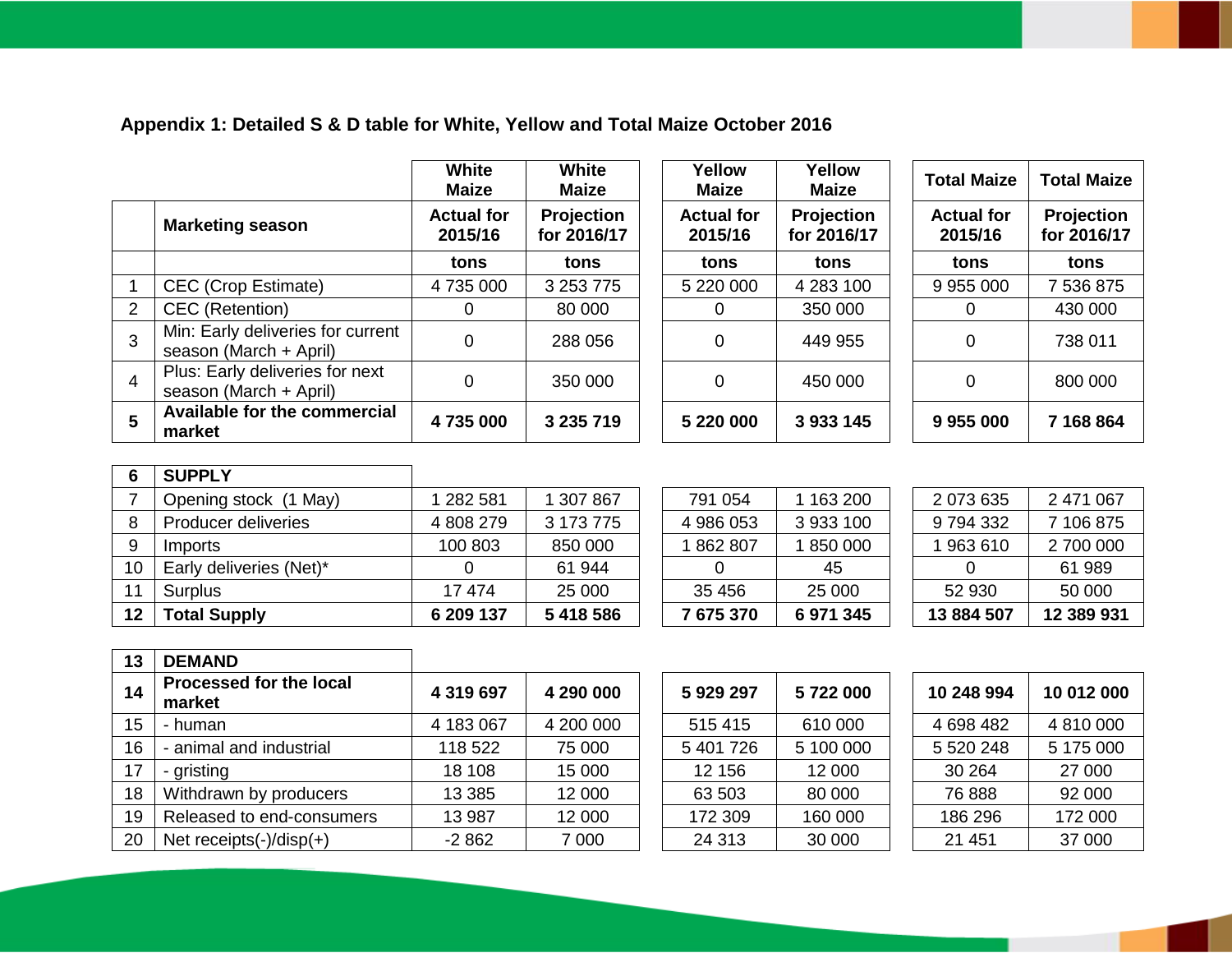|    |                               | <b>White</b><br><b>Maize</b> | <b>White</b><br><b>Maize</b>     | Yellow<br><b>Maize</b>       | Yellow<br><b>Maize</b>    | <b>Total Maize</b>           | <b>Total Maize</b>        |
|----|-------------------------------|------------------------------|----------------------------------|------------------------------|---------------------------|------------------------------|---------------------------|
|    | <b>Marketing season</b>       | <b>Actual for</b><br>2015/16 | <b>Projection</b><br>for 2016/17 | <b>Actual for</b><br>2015/16 | Projection<br>for 2016/17 | <b>Actual for</b><br>2015/16 | Projection<br>for 2016/17 |
|    |                               | tons                         | tons                             | tons                         | tons                      | tons                         | tons                      |
| 21 | <b>Deficit</b>                | 0                            | 0                                | 0                            | 0                         | 0                            | 0                         |
| 22 | <b>Local demand</b>           | 4 344 207                    | 4 321 000                        | 6 189 422                    | 5992000                   | 10 533 629                   | 10 313 000                |
| 23 | <b>Exports</b>                | 557 063                      | 580 000                          | 322 748                      | 360 000                   | 879 811                      | 940 000                   |
| 24 | - products                    | 83 636                       | 80 000                           | 102 747                      | 100 000                   | 186 383                      | 180 000                   |
| 25 | - whole maize                 | 473 427                      | 500 000                          | 220 001                      | 260 000                   | 693 428                      | 760 000                   |
| 26 | <b>Total Demand</b>           | 4 901 270                    | 4 901 000                        | 6 512 170                    | 6 352 000                 | 11 413 440                   | 11 253 000                |
|    |                               |                              |                                  |                              |                           |                              |                           |
| 27 | <b>Closing Stock (30 Apr)</b> | 1 307 867                    | 517 586                          | 1 163 200                    | 619 345                   | 2 471 067                    | 1 136 931                 |
|    |                               |                              |                                  |                              |                           |                              |                           |
| 28 | - processed p/month           | 359 975                      | 357 500                          | 494 108                      | 476 833                   | 854 083                      | 834 333                   |
| 29 | - months' stock               | 3,6                          | 1,4                              | 2,4                          | 1,3                       | 2,9                          | 1,4                       |
| 30 | - days' stock                 | 111                          | 44                               | 72                           | 40                        | 88                           | 41                        |

\*Early deliveries (Net) = Early deliveries for next season (March + April) minus early deliveries for current season (March + April). The actual final closing stock at the end of April is determined by the early deliveries realised in March & April.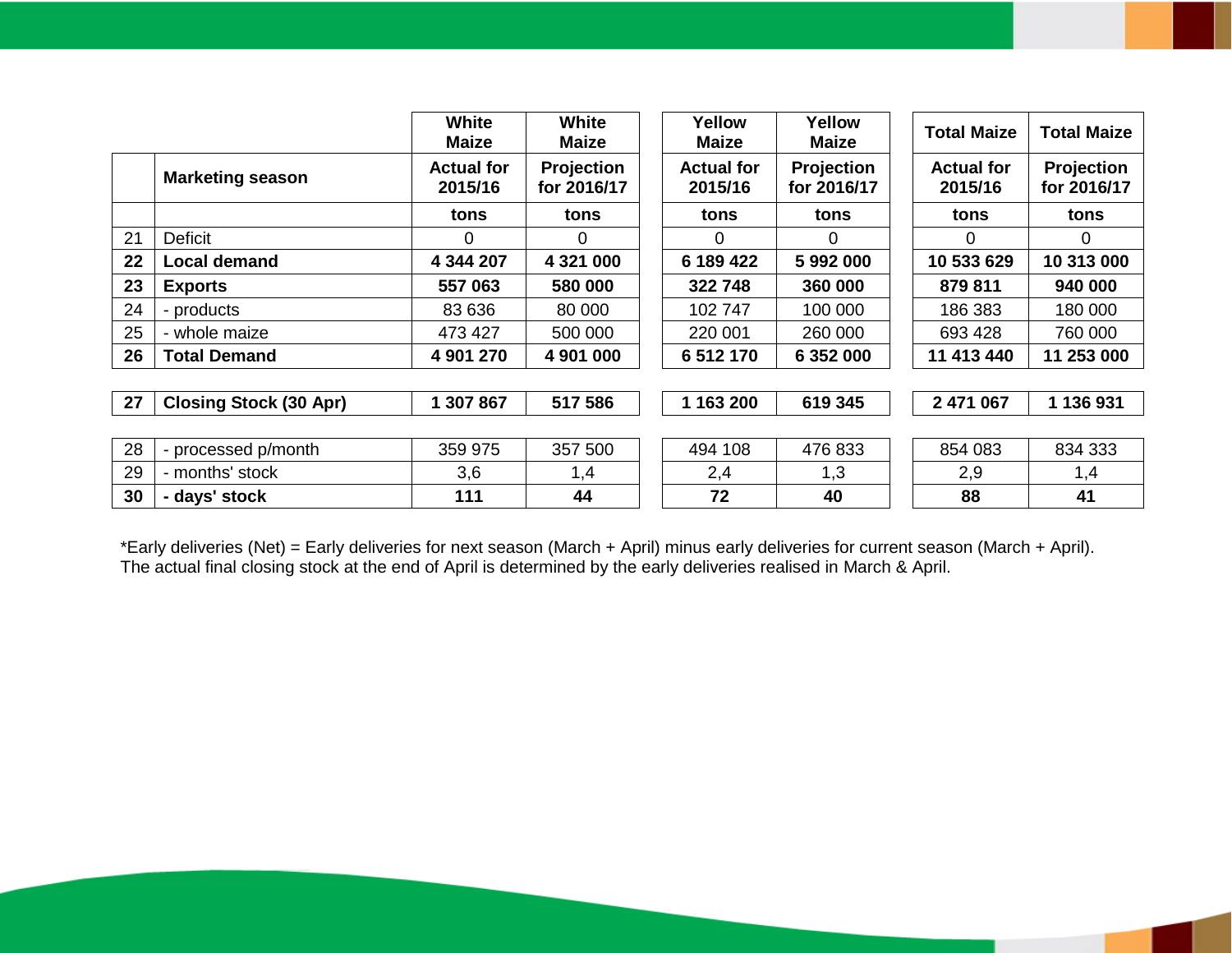### **Appendix 2: Detailed S & D table for Sweet, Bitter and Total Sorghum October 2016**

|   |                                        | <b>Sweet</b><br>Sorghum      | <b>Sweet</b><br>Sorghum          | <b>Bitter</b><br>Sorghum     | <b>Bitter</b><br>Sorghum  | Total<br>Sorghum             | <b>Total</b><br>Sorghum   |
|---|----------------------------------------|------------------------------|----------------------------------|------------------------------|---------------------------|------------------------------|---------------------------|
|   | <b>Marketing season</b>                | <b>Actual for</b><br>2015/16 | <b>Projection</b><br>for 2016/17 | <b>Actual for</b><br>2015/16 | Projection<br>for 2016/17 | <b>Actual for</b><br>2015/16 | Projection<br>for 2016/17 |
|   |                                        | tons                         | tons                             | tons                         | tons                      | tons                         | tons                      |
|   | <b>CEC</b> (Crop Estimate)             |                              | 54 800                           |                              | 19 350                    | 88 500                       | 74 150                    |
| 2 | <b>CEC Retentions</b>                  |                              | 2 0 0 0                          |                              | 500                       | 2 500                        | 2 500                     |
| 3 | Available for the commercial<br>market |                              | 52 800                           |                              | 18 850                    | 86 000                       | 71 650                    |

| <b>SUPPLY</b>          |         |         |        |        |         |         |
|------------------------|---------|---------|--------|--------|---------|---------|
| Opening stock (1 Mch)  | 66 266  | 57 445  | 55 546 | 25 697 | 121 812 | 83 142  |
| <b>Prod deliveries</b> | 99 189  | 52 800  | 21 042 | 18 850 | 120 231 | 71 650  |
| Imports                | 34 316  | 80 000  |        |        | 34 316  | 80 000  |
| Surplus                |         |         | 1853   |        | 1853    |         |
| <b>Total Supply</b>    | 199 771 | 190 245 | 78 441 | 44 547 | 278 212 | 234 792 |

| 10 | <b>DEMAND</b>          |         |         |         |        |         |         |
|----|------------------------|---------|---------|---------|--------|---------|---------|
| 11 | <b>Processed</b>       | 114 499 | 133 300 | 45 325  | 36 700 | 159 824 | 170 000 |
| 12 | - Indoor malting       | 246     | 400     | 10859   | 10 500 | 11 105  | 10 900  |
| 13 | - Floor malting        | 20 041  | 26 000  | 30 224  | 23 000 | 50 265  | 49 000  |
| 14 | - Meal, rice & grits   | 87 222  | 100 000 | 819     | 600    | 88 041  | 100 600 |
| 15 | - Pet Food             | 1 0 2 9 | 1 0 0 0 | 0       | 100    | 1 0 2 9 | 1 100   |
| 16 | - Poultry feed         | 2714    | 2 9 0 0 | 1 2 3 4 | 1 000  | 3 9 4 8 | 3 9 0 0 |
| 17 | - Livestock feed       | 3 2 4 7 | 3 0 0 0 | 2 1 8 9 | 500    | 5 4 3 6 | 4 5 0 0 |
| 18 | Bio-fuel               | 0       | 0       | 0       | 0      |         | 0       |
| 19 | Withdrawn by producers | 987     | 500     | 1582    | 1 000  | 2 5 6 9 | 500     |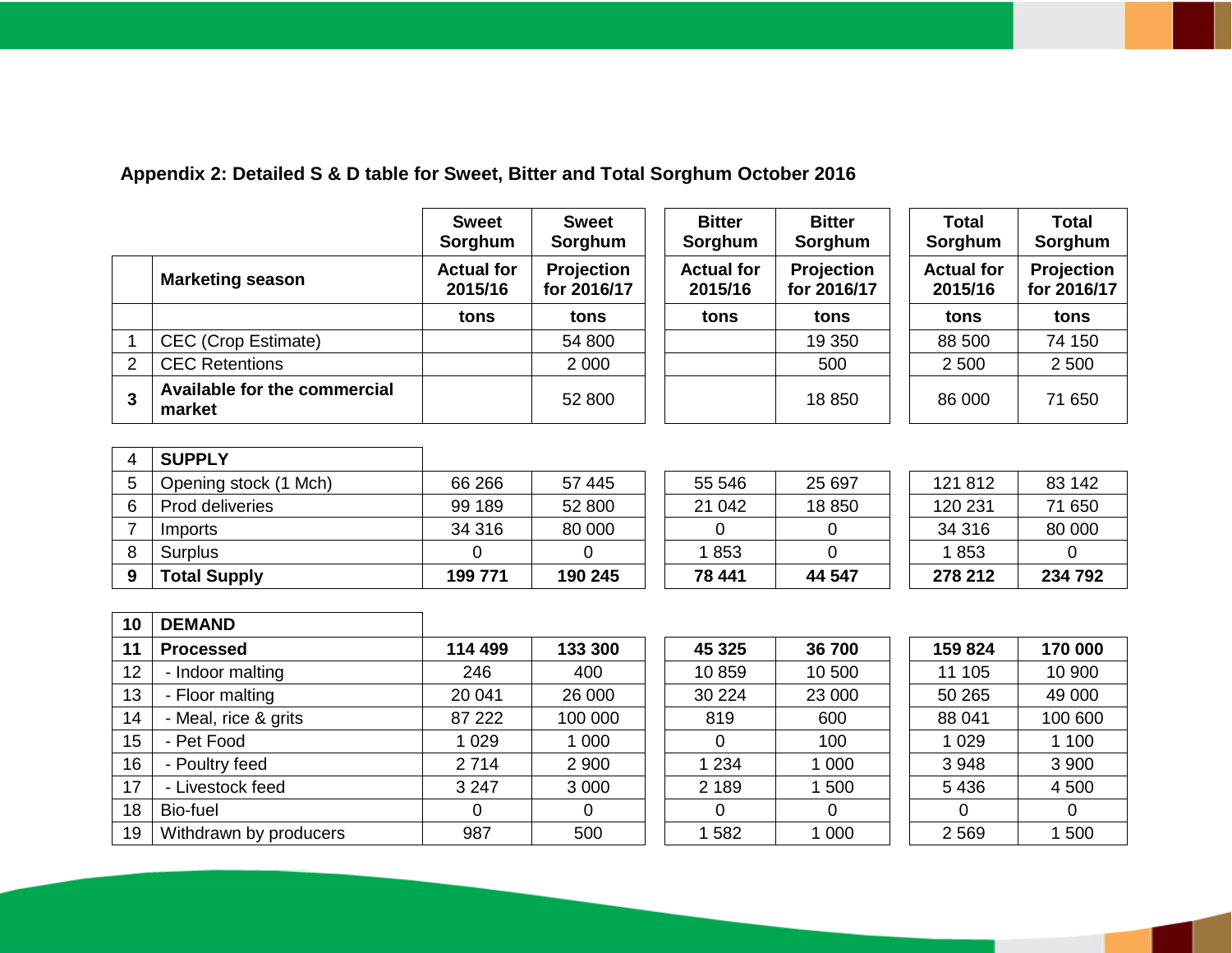|    |                                | <b>Sweet</b><br>Sorghum      | <b>Sweet</b><br>Sorghum   | <b>Bitter</b><br>Sorghum     | <b>Bitter</b><br>Sorghum  | Total<br>Sorghum             | Total<br>Sorghum          |
|----|--------------------------------|------------------------------|---------------------------|------------------------------|---------------------------|------------------------------|---------------------------|
|    | <b>Marketing season</b>        | <b>Actual for</b><br>2015/16 | Projection<br>for 2016/17 | <b>Actual for</b><br>2015/16 | Projection<br>for 2016/17 | <b>Actual for</b><br>2015/16 | Projection<br>for 2016/17 |
|    |                                | tons                         | tons                      | tons                         | tons                      | tons                         | tons                      |
| 20 | Released to end-consumers      | 1922                         | 2 0 0 0                   | 686                          | 500                       | 2 6 0 8                      | 2 500                     |
| 21 | Net receipts $(-)/$ disp $(+)$ | 664                          | 300                       | $-133$                       | 100                       | 531                          | 400                       |
| 22 | <b>Deficit</b>                 | 499                          | 4 0 0 0                   | $\overline{0}$               | 1 0 0 0                   | 499                          | 5 0 0 0                   |
| 23 | Exports                        | 23 755                       | 13 000                    | 5 2 8 4                      | 4 0 0 0                   | 29 0 39                      | 17 000                    |
| 24 | <b>Total Demand</b>            | 142 326                      | 153 100                   | 52 744                       | 43 300                    | 195 070                      | 196 400                   |
|    |                                |                              |                           |                              |                           |                              |                           |
| 25 | Ending Stock (28/29 Feb)       | 57 445                       | 37 145                    | 25 697                       | 1 247                     | 83 142                       | 38 392                    |
| 26 | - processed p/month            | 9 5 4 2                      | 11 108                    | 3777                         | 3 0 5 8                   | 13 3 19                      | 14 167                    |
| 27 | - months' stock                | 6,0                          | 3,3                       | 6,8                          | 0,4                       | 6,2                          | 2,7                       |
| 28 | - days' stock                  | 183                          | 102                       | 207                          | 12                        | 190                          | 82                        |
|    |                                |                              |                           |                              |                           |                              |                           |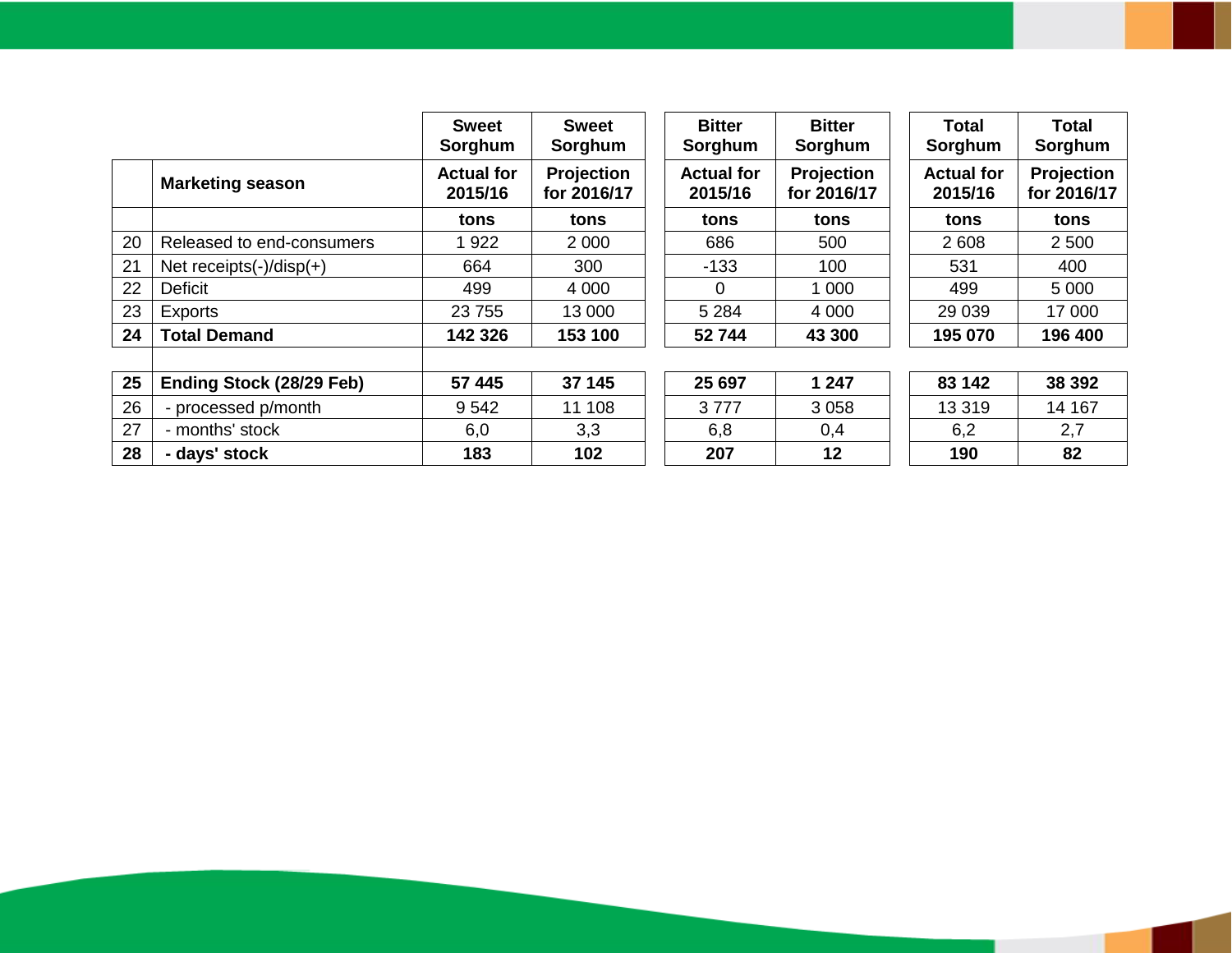### **Appendix 3: Detailed S & D table for Wheat October 2016**

|                |                                                         | Wheat                                                                            | <b>Wheat</b>                                                          |
|----------------|---------------------------------------------------------|----------------------------------------------------------------------------------|-----------------------------------------------------------------------|
|                | <b>Marketing season</b>                                 | <b>Preliminary final for</b><br>2015/16                                          | <b>Projection for</b><br>2016/17                                      |
|                |                                                         | tons                                                                             | tons                                                                  |
| $\mathbf{1}$   | <b>CEC</b> (Crop Estimate)                              | 1 440 000                                                                        | 1733980                                                               |
| $\overline{2}$ | <b>CEC</b> (Retention)                                  | $\mathbf 0$                                                                      | 38 000                                                                |
| 3              | <b>SUPPLY</b>                                           |                                                                                  |                                                                       |
| $\overline{4}$ | Opening stock (1 Oct)                                   | 596 823                                                                          | 832 101                                                               |
| 5              | Prod deliveries*                                        | 1 406 368                                                                        | 1695980                                                               |
| 6              | Imports                                                 | 2 066 906                                                                        | 1 500 000                                                             |
| $\overline{7}$ | <b>Surplus</b>                                          | 8817                                                                             | 6 0 0 0                                                               |
| 8              | <b>Total Supply</b>                                     | 4 078 914                                                                        | 4 034 081                                                             |
|                |                                                         |                                                                                  |                                                                       |
| 9              | <b>DEMAND</b>                                           |                                                                                  |                                                                       |
| 10             | <b>Processed</b>                                        | 3 143 826                                                                        | 3 153 000                                                             |
| 11             | - human                                                 | 3 141 473                                                                        | 3 150 000                                                             |
| 12             | - animal                                                | 2 3 5 3                                                                          | 3 0 0 0                                                               |
| 13             | - gristing                                              | $\Omega$                                                                         | $\overline{0}$                                                        |
| 14             | Withdrawn by producers                                  | 1834                                                                             | 2 500                                                                 |
| 15             | Released to end-consumers                               | 1937                                                                             | 2800                                                                  |
| 16             | Seed for planting purposes                              | 18 800                                                                           | 19 000                                                                |
| 17             | Net receipts $(-)/$ disp $(+)$                          | 11891                                                                            | 15 000                                                                |
| 18             | <b>Deficit</b>                                          | 0                                                                                | $\overline{0}$                                                        |
| 19             | <b>Exports</b>                                          | 68 525                                                                           | 115 000                                                               |
| 20             | - products                                              | 14517                                                                            | 15 000                                                                |
| 21             | - whole wheat                                           | 54 008                                                                           | 100 000                                                               |
| 22             | <b>Total Demand</b>                                     | 3 246 813                                                                        | 3 307 300                                                             |
|                | $\sim$ $\sim$ $\sim$ $\sim$ $\sim$ $\sim$ $\sim$ $\sim$ | $\begin{array}{c} \n\bullet \bullet \bullet \bullet \bullet \bullet \end{array}$ | $\rightarrow$ $\rightarrow$ $\rightarrow$ $\rightarrow$ $\rightarrow$ |

| 23 | <b>Closing Stock (30 Sep)</b> | 832 101 | 726 781 |
|----|-------------------------------|---------|---------|
| 24 | - processed p/month           | 261 986 | 262 750 |
| 25 | - months' stock               | 3,2     |         |
| 26 | - days' stock                 | 97      | 84      |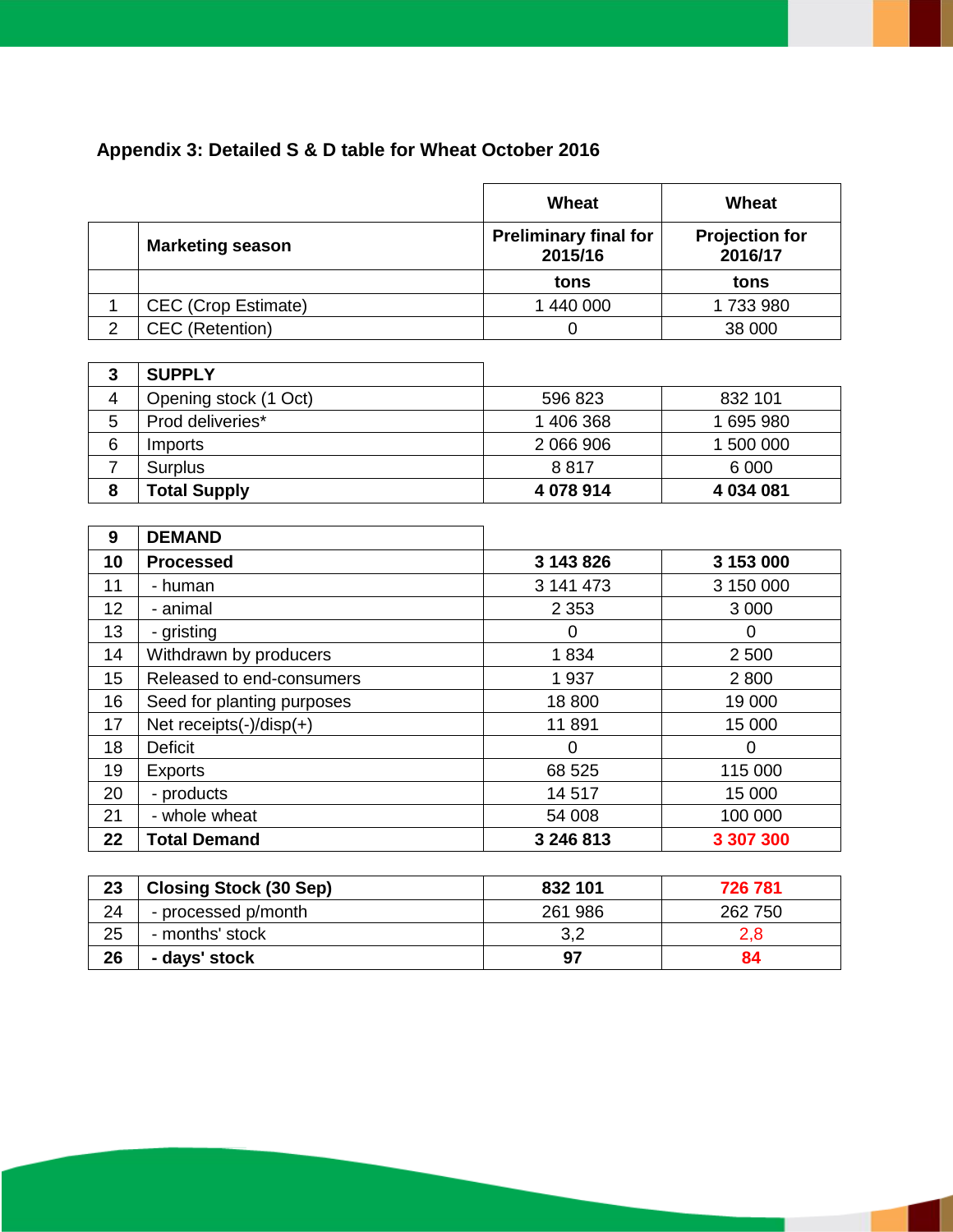### **Appendix 4: Detailed S & D table for Sunflower Seed October 2016**

|                |                                | <b>Sunflower Seed</b>    | <b>Sunflower Seed</b>            |
|----------------|--------------------------------|--------------------------|----------------------------------|
|                | <b>Marketing season</b>        | <b>Final for 2015/16</b> | <b>Projection for</b><br>2016/17 |
|                |                                | tons                     | tons                             |
| 1              | <b>CEC</b> (Crop Estimate)     | 663 000                  | 755 000                          |
|                |                                |                          |                                  |
| $\overline{2}$ | <b>SUPPLY</b>                  |                          |                                  |
| 3              | Opening stock (1 Mar)          | 92 927                   | 45 867                           |
| $\overline{4}$ | Prod deliveries                | 663 669                  | 755 000                          |
| 5              | Imports                        | 36 064                   | 35 000                           |
| 6              | <b>Surplus</b>                 | 9897                     | 5 0 0 0                          |
| $\overline{7}$ | <b>Total Supply</b>            | 802 557                  | 840 867                          |
|                |                                |                          |                                  |
| 8              | <b>DEMAND</b>                  |                          |                                  |
| 9              | <b>Processed</b>               | 747808                   | 752 900                          |
| 10             | - human                        | 1 0 0 3                  | 900                              |
| 11             | - animal                       | 8 9 9 5                  | 12 000                           |
| 12             | - crush (oil and oilcake)      | 737810                   | 740 000                          |
| 13             | Withdrawn by producers         | 1 1 5 7                  | 1 500                            |
| 14             | Released to end-consumers      | 2936                     | 3 0 0 0                          |
| 15             | Seed for planting purposes     | 2824                     | 3 100                            |
| 16             | Net receipts $(-)/$ disp $(+)$ | 1709                     | 1 000                            |
| 17             | <b>Deficit</b>                 | $\Omega$                 | $\overline{0}$                   |
| 18             | <b>Exports</b>                 | 256                      | 200                              |
| 19             | <b>Total Demand</b>            | 756 690                  | 761 700                          |
|                |                                |                          |                                  |
| 20             | Ending Stock (28/29 Feb)       | 45 867                   | 79 167                           |
| 21             | - processed p/month            | 62 317                   | 62742                            |
| 22             | - months' stock                | 0,7                      | 1,3                              |
| 23             | - days' stock                  | 22                       | 38                               |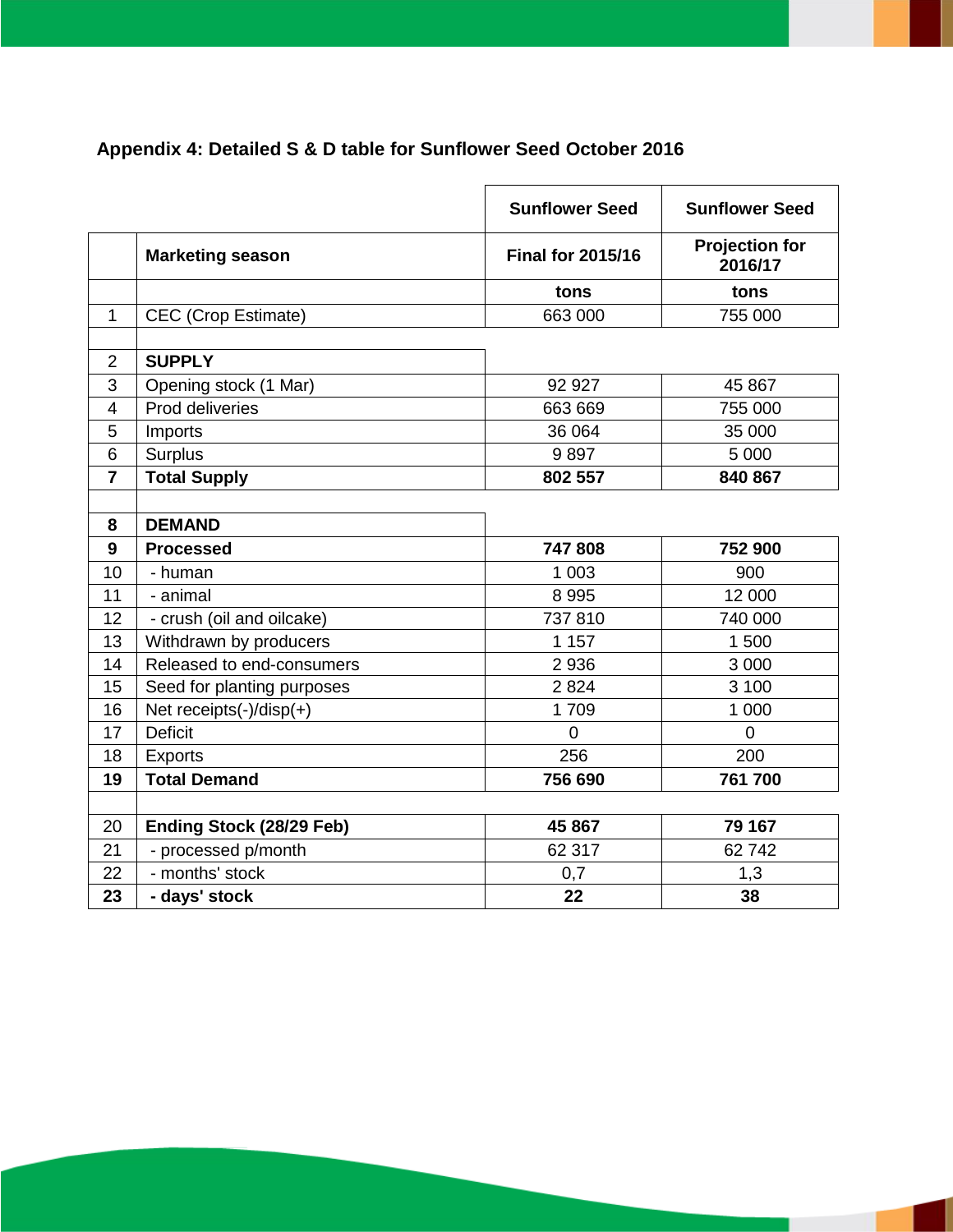### **Appendix 5: Detailed S & D table for Soybeans for October 2016**

|                |                               | <b>Soybeans</b>          | <b>Soybeans</b>                  |
|----------------|-------------------------------|--------------------------|----------------------------------|
|                | <b>Marketing season</b>       | <b>Final for 2015/16</b> | <b>Projection for</b><br>2016/17 |
|                |                               | tons                     | tons                             |
| 1              | <b>CEC (Crop Estimate)</b>    | 1 070 000                | 741 550                          |
| $\overline{2}$ | Retention                     |                          | 32 000                           |
|                |                               |                          |                                  |
| 3              | <b>SUPPLY</b>                 |                          |                                  |
| 4              | Opening stock (1 Mar)         | 63 704                   | 89 128                           |
| 5              | Prod deliveries               | 1 042 129                | 709 550                          |
| 6              | Imports                       | 124 981                  | 300 000                          |
| $\overline{7}$ | Surplus                       | 10 526                   | 6 0 0 0                          |
| 8              | <b>Total Supply</b>           | 1 241 340                | 1 104 678                        |
|                |                               |                          |                                  |
| 9              | <b>DEMAND</b>                 |                          |                                  |
| 10             | <b>Processed</b>              | 1 134 110                | 1 010 000                        |
| 11             | - human                       | 24 3 23                  | 25 000                           |
| 12             | - animal feed (full fat soya) | 121 763                  | 105 000                          |
| 13             | - crush (oil/oilcake)         | 988 024                  | 880 000                          |
| 14             | Withdrawn by producers        | 2 3 9 3                  | 2 0 0 0                          |
| 15             | Released to end-consumers     | 2650                     | 2500                             |
| 16             | Seed for planting purposes    | 7577                     | 7 0 0 0                          |
| 17             | Net receipts(-)/disp(+)       | 805                      | 1500                             |
| 18             | <b>Deficit</b>                | $\overline{0}$           | $\overline{0}$                   |
| 19             | <b>Exports</b>                | 4 6 7 7                  | 6 500                            |
| 20             | <b>Total Demand</b>           | 1 152 212                | 1 029 500                        |

| 21 | <b>Closing Stock (28/29 Feb)</b> | 89 128 | 75 178 |
|----|----------------------------------|--------|--------|
| 22 | - processed p/month              | 94 509 | 84 167 |
| 23 | - months' stock                  | 0.9    | ა.9    |
| 24 | - days stock                     | 29     |        |